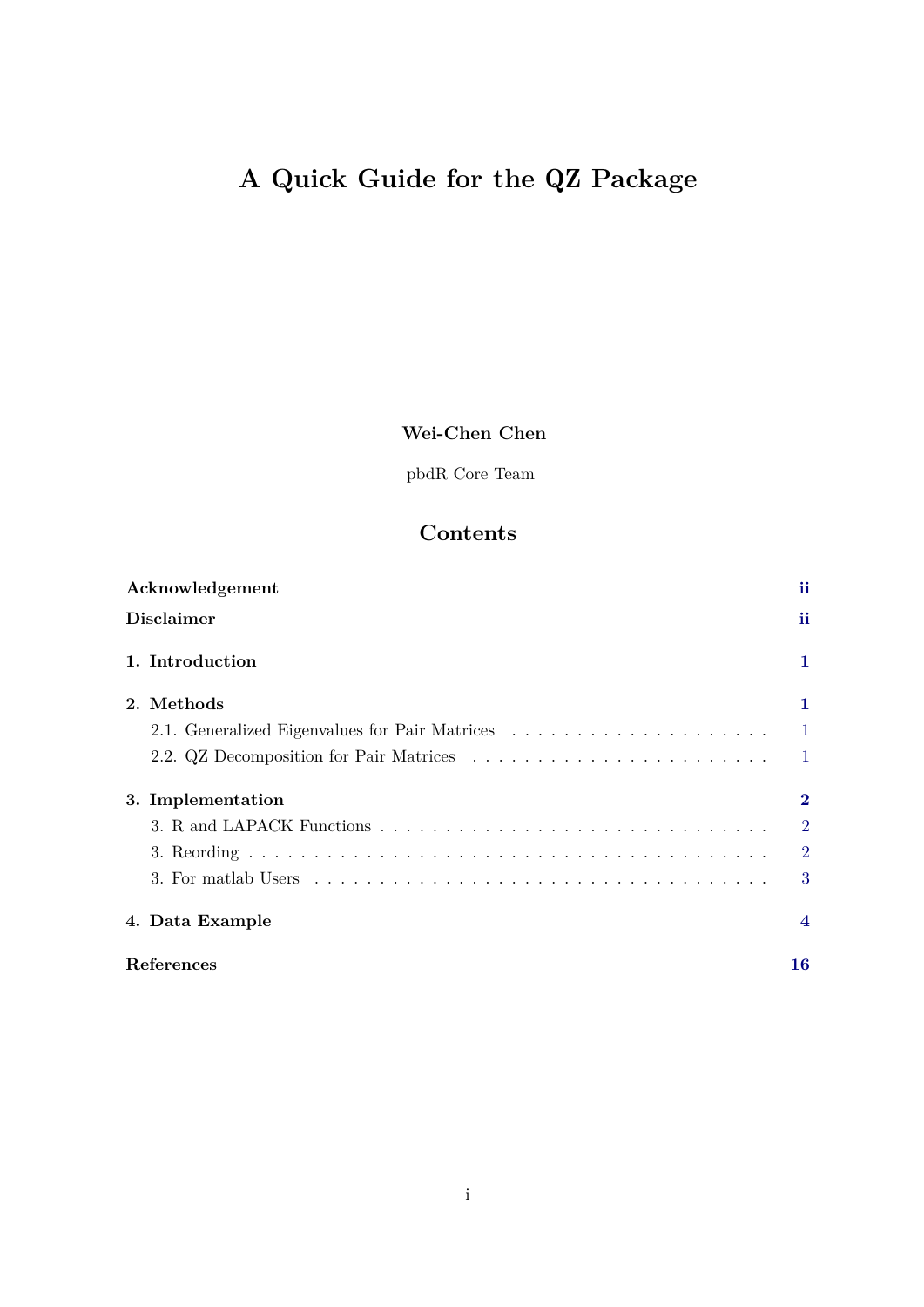### **Acknowledgement**

Wei-Chen Chen was supported in part by the project "Visual Data Exploration and Analysis of Ultra-large Climate Data" funded by U.S. DOE Office of Science under Contract No. DE-AC05-00OR22725.

Wei-Chen thanks Petteri Juvonen from JYU Finland for discussing and debugging on multiple complex/real QZ functions, so that the results can be consistent with those produced by Matlab.

Wei-Chen also thanks Brian D. Ripley, Kurt Hornik, and other members from R Code Team for helping on multiple package release issues.

### **Disclaimer**

The findings and conclusions in this article have not been formally disseminated by the U.S. Department of Health & Human Services, U.S. Food and Drug Administration, nor Oak Ridge Institute for Science and Education. They should not be construed to represent any determination or policy of University, Agency, Administration and National Laboratory.

Any opinions, findings, and conclusions or recommendations expressed in this material are those of the author(s) and do not necessarily reflect the views of any University, Agency, Administration and National Laboratory.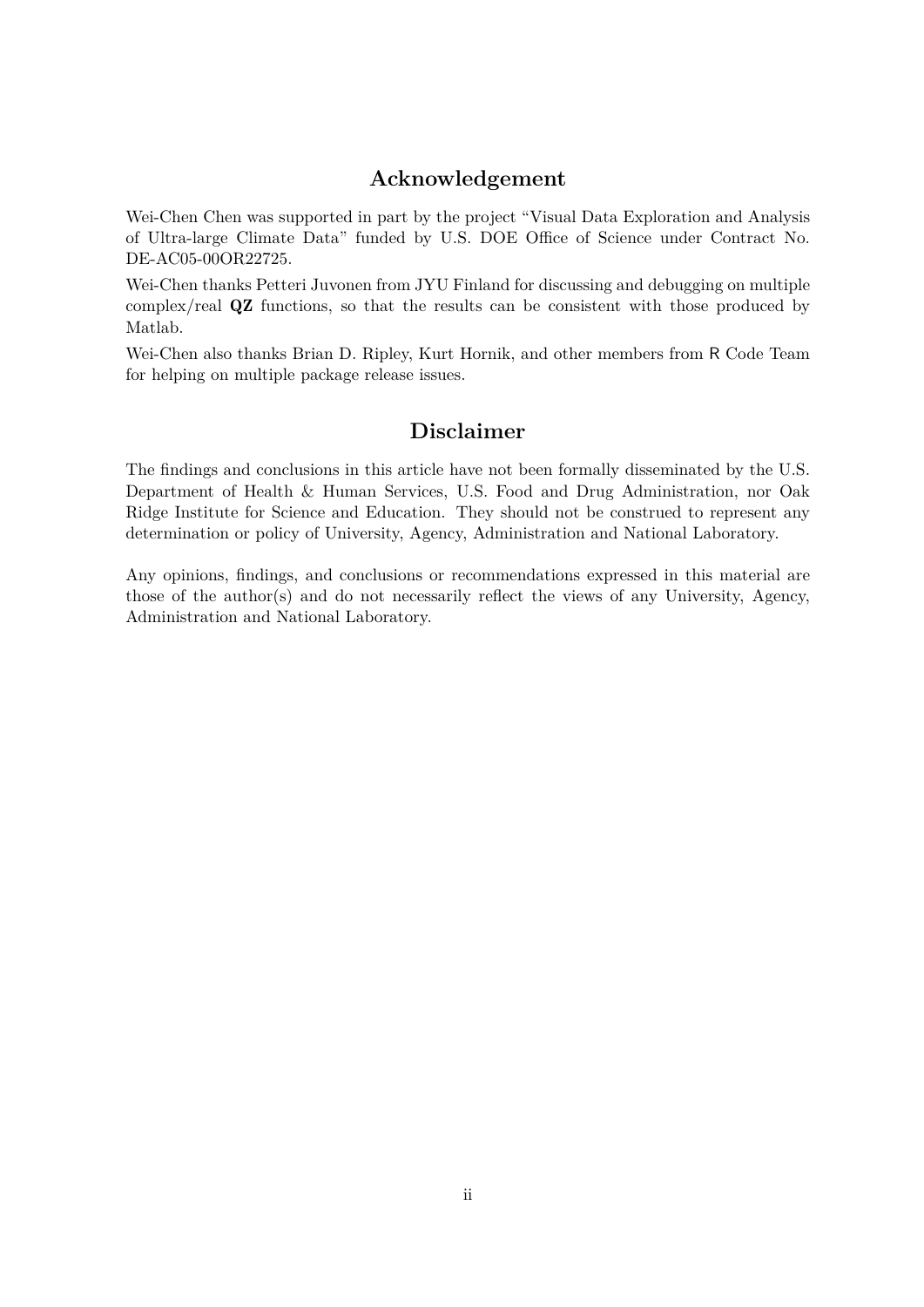**Warning:** This document is written to explain the main functions of QZ package [\(Chen](#page-17-1) [2013\)](#page-17-1), version 0.1-3. Every effort will be made to ensure future versions are consistent with these instructions, but features in later versions may not be explained in this document.

### **1. Introduction**

<span id="page-2-0"></span>This article is to explain the QZ package [\(Chen 2013\)](#page-17-1), and is organized as the following. Section [2](#page-2-1) introduces briefly background of generalized eigenvalues problem and QZ decomposition. Section [3](#page-3-0) lists the main functions and detail Fortran functions of LAPACK library [\(An](#page-17-2)[derson](#page-17-2) *et al.* [1999\)](#page-17-2).

### **2. Methods**

<span id="page-2-1"></span>Some details can be found on wikipedia website at

```
http://en.wikipedia.org/wiki/Eigendecomposition_of_a_matrix
```
for generalized eigenvalues, and at

[http://en.wikipedia.org/wiki/Schur\\_decomposition](http://en.wikipedia.org/wiki/Schur_decomposition)

about QZ decomposition or generalized Schur form. The LAPACK [\(Anderson](#page-17-2) *et al.* [1999\)](#page-17-2) also provides functions to solve these problems.

#### <span id="page-2-2"></span>**2.1. Generalized Eigenvalues for Pair Matrices**

Suppose **A** and **B** are two  $N \times N$  non-symmetric matrices which can be both in real or in complex. The goal is to find right generalized eigen vectors **v** such that  $Av = \lambda Bv$ , or left generalized eigen vectors *u* such that  $u^H A = \lambda u^H B$  where  $u^H$  is the conjugate-transpose of *u*. Also,  $\lambda$  is called generalized eigenvalues of *A* and *B* which obeys  $det(A - \lambda B) = 0$ . Note that  $\lambda$ ,  $u$ , and  $v$  may be complex even *A* and *B* are in real.

Suppose  $B$  is an identity matrix  $I$ , then the problem reduces to traditional eigenvalue problem. i.e. This is a special case.

#### <span id="page-2-3"></span>**2.2. QZ Decomposition for Pair Matrices**

Suppose **A** and **B** are two  $N \times N$  non-symmetric matrices which can be both in real or in complex. The QZ decomposition factorizes both matrices as

- $A = QSZ^\top$  and  $B = QTZ^\top$  if *A* and *B* are real, or
- $A = QSZ^H$  and  $B = QTZ^H$  if *A* and *B* are complex

where *Q* and *Z* are unitary and *S* and *T* are upper triangular. The unitary means  $\boldsymbol{X} \boldsymbol{X}^H = \boldsymbol{I}$ if *X* is complex or  $\boldsymbol{X}\boldsymbol{X}^{\top} = \boldsymbol{I}$  if *X* is real where *I* is the identity matrix.

The QZ decomposition is also called generalized Schur decomposition where *S* and *T* are the Schur form of *A* and *B*. The generalized eigenvalues  $\lambda$  that solve the generalized eigenvalue problem  $Ax = \lambda Bx$  where x is an unknown nonzero vector and  $\lambda_i = S_{ii}/T_{ii}$ .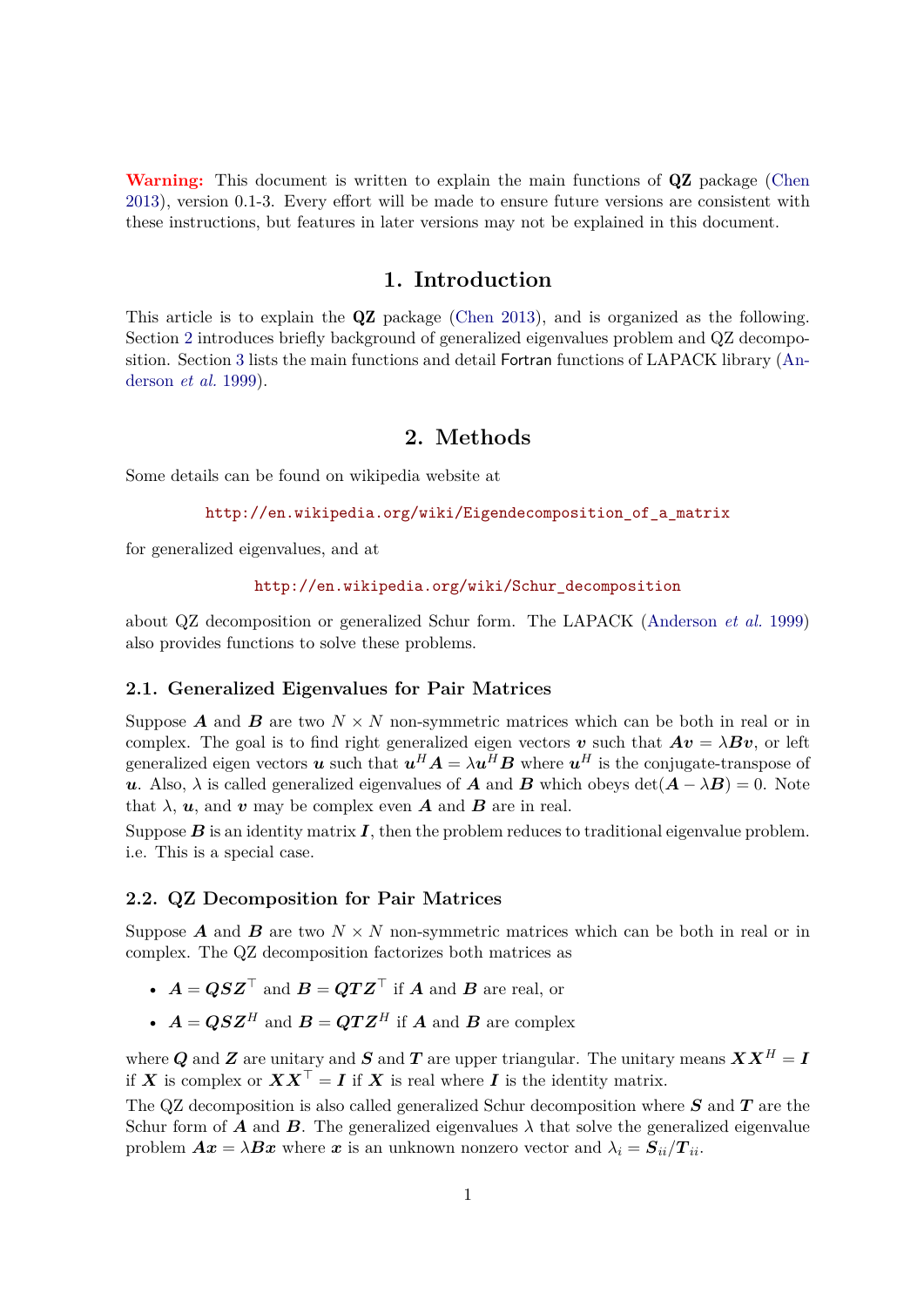Suppose *B* is an identity matrix *I*, then the problem reduces to fine  $Q$  such that  $A = QSQ^{-1}$ for real *A* or  $A = QSQ^H$  for complex *A*. i.e. This is a special case.

### **3. Implementation**

<span id="page-3-0"></span>Two main functions are geigen() for generalized eigenvalues, and qz() for QZ decomposition with reordering capability. Both functions are able to deal a single matrix *A* or a paired matrices  $(A, B)$  in both complex and real systems. Both functions are wrapper functions for several lower level R functions  $qz.*()$  which are also wrapper functions via .Call() for C and Fortran functions to LAPACK library version 3.4.2.

#### <span id="page-3-1"></span>**3.1. R and LAPACK Functions**

In the QZ package, qz() will based on the data type of the input matrix *A* or the paired matrices  $(A, B)$  to select accordingly the warpper functions  $qz.*($ ) as the feature of S3 method in R.

In R, one may still used the  $qz^*()$  individually if needed, or convert the data type as desired. For example, one may use as.complex() on the input real/double matrix *A* or matrices  $(A, B)$  to call the complex version of  $qz()$  as below

| Jse complex system via <b>as.complex()</b> |  |
|--------------------------------------------|--|
|                                            |  |

```
set . seed (123)
A <- matrix ( rnorm (9) , nrow = 3)
B <- matrix ( rnorm (9) , nrow = 3)
ret.d <- qz(A, B, only. values = TRUE)
ret .c <- qz ( matrix (as. complex ( A ) , nrow ( A ) ) ,
                     matrix (as. complex ( B ) , nrow ( B ) ) , only . values = TRUE )
str ( ret . d ) # class of "dgges"
str ( ret .c) # class of "zgges"
\sqrt{2\pi} \sqrt{2\pi} \sqrt{2\pi} \sqrt{2\pi} \sqrt{2\pi} \sqrt{2\pi} \sqrt{2\pi} \sqrt{2\pi} \sqrt{2\pi} \sqrt{2\pi} \sqrt{2\pi} \sqrt{2\pi} \sqrt{2\pi} \sqrt{2\pi} \sqrt{2\pi} \sqrt{2\pi} \sqrt{2\pi} \sqrt{2\pi} \sqrt{2\pi} \sqrt{2\pi} \sqrt{2\pi} \sqrt{2\pi}
```
LAPACK library is internally incorporated in **QZ** including complex<sup>\*</sup>16 and double precision for complex and real systems, respectively. To use internal LAPACK library of the QZ, one may add –configure-args="–enable-iqz" to R CMD INSTALL QZ\_\*.tar.gz when installing the QZ package. QZ also allows some functions of LAPACK and BLAS [\(Blackford](#page-17-3) *et al.* [2002\)](#page-17-3) independently to the R's LAPACK and BLAS libraries when some functions are not available. Table [1](#page-4-1) provides a detail lists for the  $qz.*$  () functions.

#### <span id="page-3-2"></span>**3.2. Reording**

An extral MATLAB-like function ordqz() is also available to reordering generalized eigenvalues and QZ decomposition results. The function which is the combinations of qz() and qz.ztrsen()/qz.dtrsen() for specified ordering keywords in Table [2.](#page-4-2) The keywords lhp, rhp, udi, and udo are implemented as (or similar to) the way Matlab does. Additionally, the keywords \*.fo are implemented to select finite (generalized) eigen values only. Note that select argument of qz() allows users to specify any order to group and reorder the decompositions.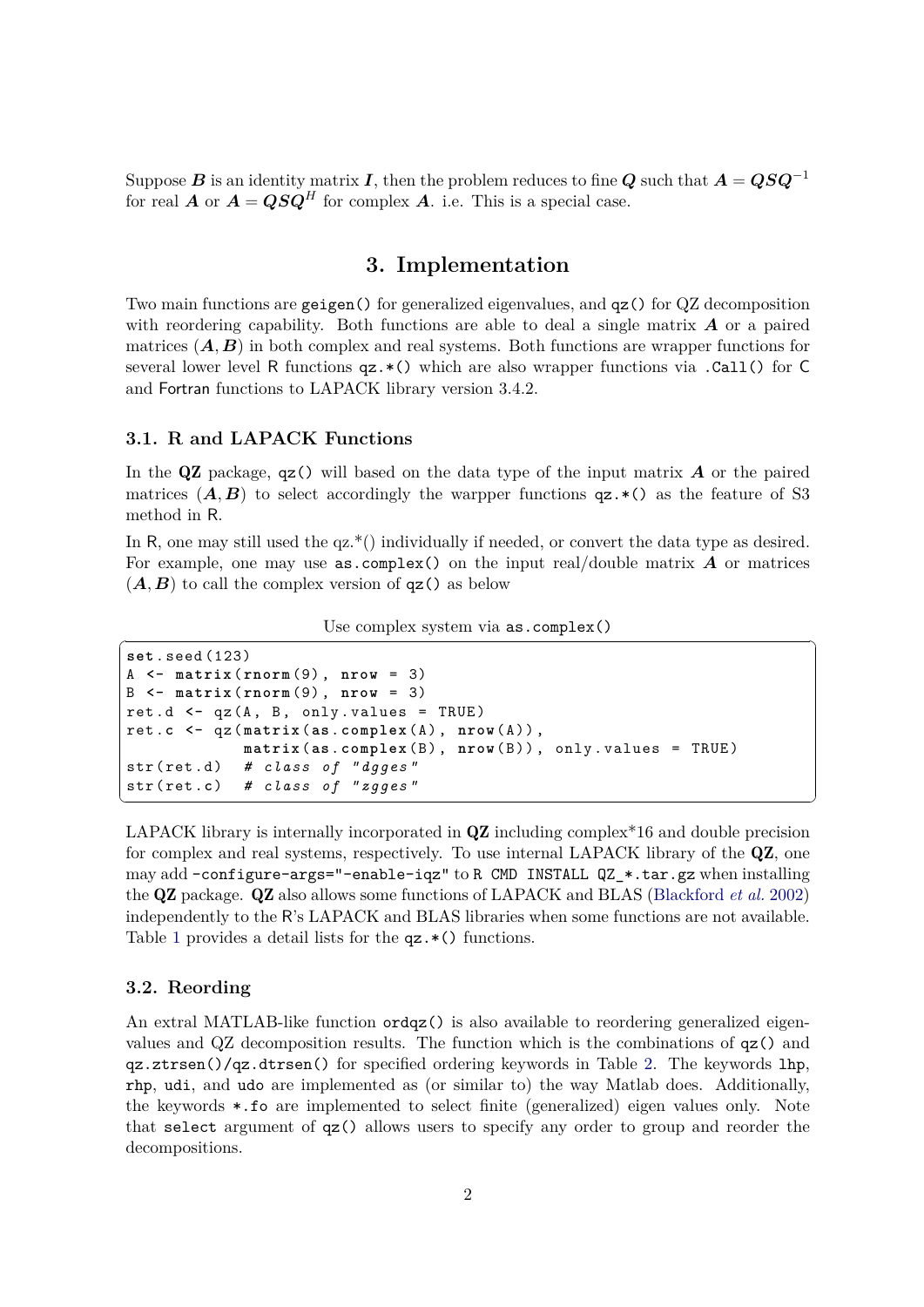| Function | Wrapper   | Main Input                        | <b>System</b> | Purpose                 |
|----------|-----------|-----------------------------------|---------------|-------------------------|
| geigen() | qz.zgeev  | A                                 | Complex       | Generalized eigenvalues |
|          | qz.dgeev  | $\bm{A}$                          | Real          |                         |
|          | qz.zgees  | $\bm{A}$                          | Complex       | QZ decomposition        |
|          | qz.dgees  | $\bm{A}$                          | Real          |                         |
| qz()     | qz.ztrsen | $\bm{T},\bm{Q}$                   | Complex       | Reordering              |
|          | qz.dtrsen | $\bm{T},\bm{Q}$                   | Real          |                         |
| geigen() | qz.zggev  | $(\boldsymbol{A},\boldsymbol{B})$ | Complex       | Generalized eigenvalues |
|          | qz.dggev  | $(\boldsymbol{A},\boldsymbol{B})$ | Real          |                         |
|          | qz.zgges  | $(\bm{A},\bm{B})$                 | Complex       | QZ decomposition        |
| qz()     | qz.dgges  | $(\bm{A},\bm{B})$                 | Real          |                         |
|          | qz.ztgsen | $(\bm{S},\bm{T}),\bm{Q},\bm{Z}$   | Complex       | Reordering              |
|          | qz.dtgsen | $(\bm{S},\bm{T}),\bm{Q},\bm{Z}$   | Real          |                         |

<span id="page-4-1"></span>Table 1: QZ functions

<span id="page-4-2"></span>Table 2: The ordez() keyword for reording.

| keyword    | Purpose                                                |
|------------|--------------------------------------------------------|
| <b>lhp</b> | Left-half (real(E) $<$ 0)                              |
| rhp        | Right-half (real(E) $>= 0$ )                           |
| udi        | Interior of unit disk $(abs(E) < 1)$                   |
| udo        | Exterior of unit disk $(abs(E) > = 1)$                 |
| ref        | Real eigenvalues first (top-left conner)               |
| cef        | Complex eigenvalues first (top-left conner)            |
| lhp.fo     | Left-half (real(E) $<$ 0) and finite only              |
| rhp.fo     | Right-half (real(E) $>= 0$ ) and finite only           |
| udi.fo     | Interior of unit disk $(abs(E) < 1)$ and finite only   |
| udo.fo     | Exterior of unit disk (abs(E) $>= 1$ ) and finite only |

#### <span id="page-4-0"></span>**3.3. For Matlab Users**

In Matlab, one may need to specify options for complex or real systems be used for obtaining the (generalized) eigenvalues and for constructing the QZ decomposition. Some Matlab versions may assume a "complex" system as the default regardless input types.

Some Matlab versions may need additional options to turn on "double precision" for the QZ decomposition. The error of the QZ decomposition (in terms of maximum modulus of whole matrix) may be around in the range of 1e-05 to 1e-06 where the modulus is  $r = Mod(z)$  $sqrt(x^2 + y^2)$ . Note that 1e-15 to 1e-16 should be expected if double precission is used correctly.

The notations used in Matlab also may not be followed or consistent as used in

- $\bullet$  QZ in R,
- its depending LAPACK functions,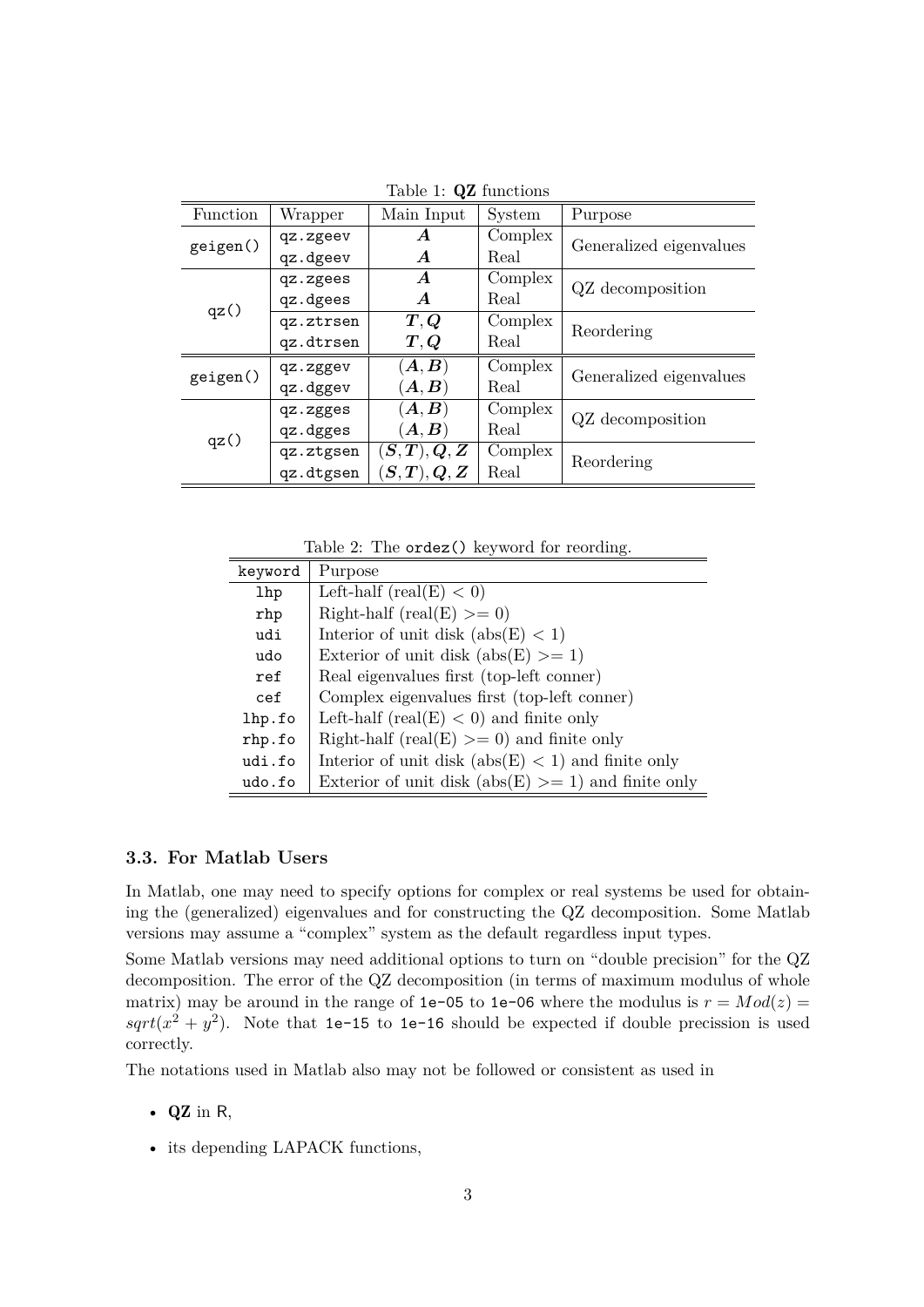- general QZ notations in some textbooks, or
- Wikipedia webpage.

In newer Matlab, the documents say that  $[AA, BB, Q, Z] = qz(A, B)$  produces upper quasitriangular matrices AA and BB, and unitary matrices Q and Z such that  $Q * A * Z = AA$ and  $Q * B * Z = BB$ . Here, the Z in the Matlab notations are the conjugated versions of the QZ decomposition where  $A = Q \times S \times Z^*$  and  $B = Q \times T \times Z^*$ . i.e. The Z in Matlab is actually  $Z^*$  in the general QZ notations. The AA and BB in Matlab are the same  $S$  and  $T$  in the general QZ notations.

## **4. Data Example**

<span id="page-5-0"></span>There are four demos for the QZ package which are listed in Table [3](#page-5-1)

|                | Lable 5. The definos of QL package.                                          |
|----------------|------------------------------------------------------------------------------|
| demo           | Purpose                                                                      |
| ex1_geigen     | geigen() for double/complex single/paired matrices                           |
| $ex2_qz$       | $qz()$ for double/complex single/paired matrices                             |
| ex3_ordqz      | $\texttt{ordqz}()$ and arbiturary reordering                                 |
| ex4_fda_geigen | generalized eigen analysis of <b>fda</b> pacakge (Ramsay <i>et al.</i> 2013) |

<span id="page-5-1"></span>Table 3: The demos of **QZ** package

There are also several datasets for QZ package to verify results which are listed in Table [4.](#page-5-2)

| data  | Source                                                          |
|-------|-----------------------------------------------------------------|
| exAB1 | https://www.nag.com/lapack-ex/node124.html                      |
| exAB2 | https://www.nag.com/lapack-ex/node119.html                      |
| exAB3 | https://www.nag.com/numeric/fl/nagdoc_fl23/xhtml/F08/f08yuf.xml |
| exAB4 | https://www.nag.com/numeric/fl/nagdoc_fl23/xhtml/F08/f08yuf.xml |
| exA1  | https://www.nag.com/lapack-ex/node94.html                       |
| exA2  | https://www.nag.com/lapack-ex/node89.html                       |
| exA3  | https://www.nag.com/numeric/f1/nagdoc_f123/xhtml/F08/f08quf.xml |
| exA4  | https://www.nag.com/numeric/f1/nagdoc_f122/xhtml/F08/f08quf.xml |

<span id="page-5-2"></span>Table 4: The datasets of QZ package.

These demos can be obtained in R by the following.

 $QZ$  demo ex1 geigen

```
> demo ( ex1_ geigen , ' QZ ')
          demo ( ex1_ geigen )
              ---- ~~~~~~~~~~
```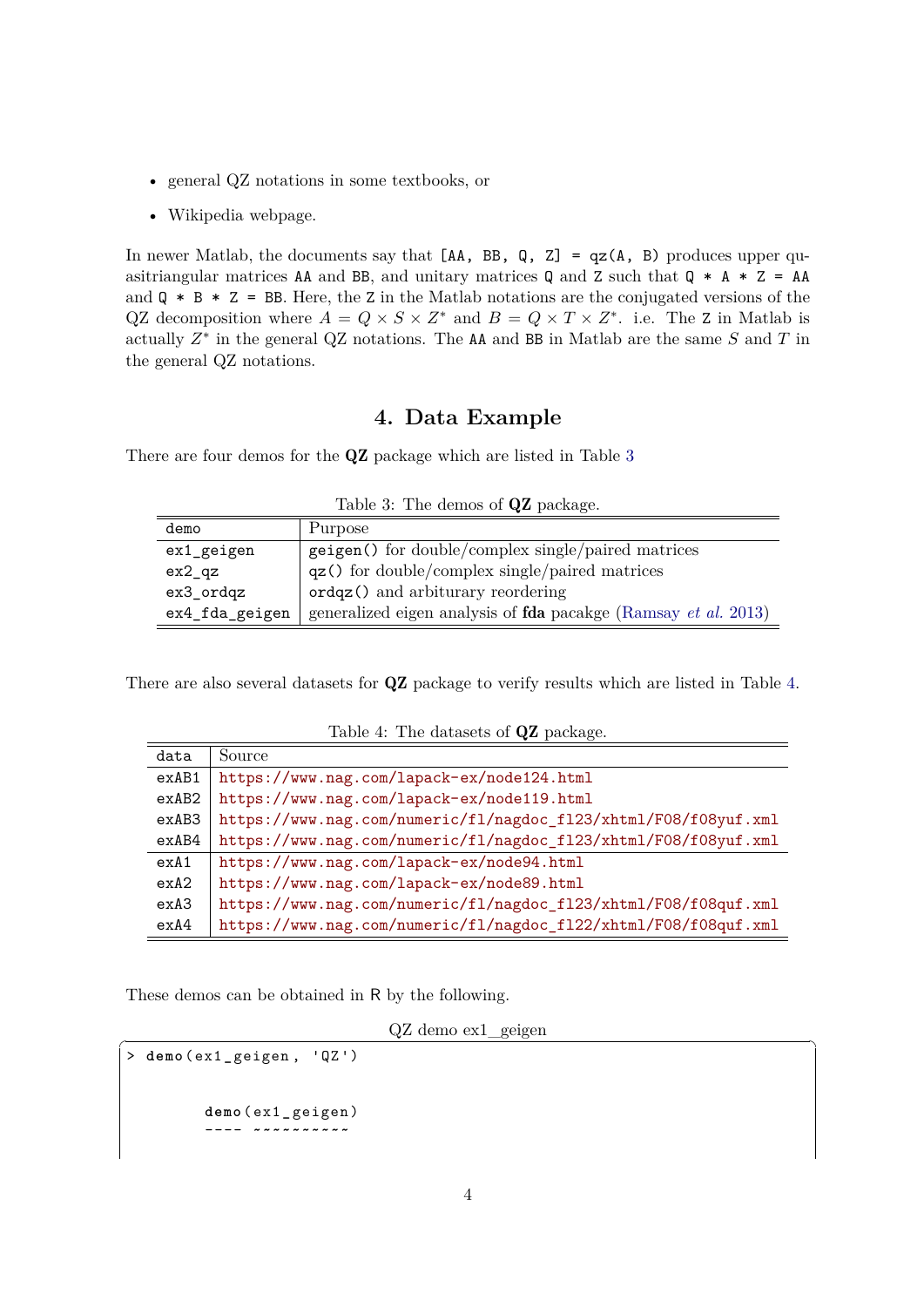```
Type <Return>
                to start :
> library (QZ, quiet = TRUE)
> ### http://www.nag.com/lapack-ex/node122.html
> (ret <- geigen(exAB1$A, exAB1$B))
ALPHA:
[1] 19.03-57.10i 11.88-29.70i 10.96- 3.65i 21.87-27.34i
RETA .
[1] 6.344+0i 5.941+0i 3.654+0i 5.468+0i
U:[, 1]
                                   [, 2]
                                                    [0,3][0.4][1,]0.0358 - 0.1155i 0.0725 - 0.3001i 0.1650 - 0.0068i 0.01727 - 0.02542i0.2152+0.2357i -0.2139+0.7641i -0.0999-0.8330i -0.01045-0.09180i[2,][3,] -0.2425+0.4271i 0.7520-0.2317i -0.9374-0.0626i -0.17518-0.82482i
     0.5658 - 0.4342i - 0.1782 - 0.8218i - 0.0529 + 0.1385i - 0.84361 - 0.01589i[4,]V:[, 1][, 2][, 3]\lceil .4 \rceil[1,] -0.8238 -0.1762i 0.63974+0.360259i 0.9775+0.0225i
   -0.90623+0.093766i[2,] -0.1530+0.0707i 0.00416-0.000547i 0.1591-0.1137i
   -0.00743+0.006875i[3,] -0.0707 -0.1530i 0.04021 +0.022645i 0.1209 -0.1537i0.03021 - 0.003126i\begin{bmatrix} 4 \\ 1 \end{bmatrix} 0.1530-0.0707i -0.02264+0.040212i 0.1537+0.1209i
   -0.01459 - 0.140970i> ### http://www.naq.com/lapack-ex/noded17.html> (ret <- geigen (exAB2$A, exAB2$B))
ALPHA:
[1] 3.801+0.000i 3.030+4.040i 1.563-2.084i 4.000+0.000i
BETA:
[1] 1.900 1.010 0.521 1.000
U:[, 1][, 2][, 3]
                                                               [,4]0.2171 - 0.1284i 0.2171 + 0.1284i -7.276e - 17 + 0i0.53333+0i[1,][2,] -0.06667+0i 0.1744-0.1851i 0.1744+0.1851i -1.000e+00+0i
[3,] -1.00000+0i -0.7928+0.2072i -0.7928-0.2072i 1.000e+00+0i\lceil 4 \cdot \rceil0.60000+0i 0.3912+0.0911i 0.3912-0.0911i -3.695e-16+0i
V:\lceil .1 \rceil[, 2]\lceil .3 \rceil\lceil .4 \rceil[1,] 1.000000+0i -0.4398-0.5602i -0.4398+0.5602i -1.00000+0i
[2,] 0.005714+0i -0.0880-0.1120i -0.0880+0.1120i -0.01111+0i
[3,] 0.062857+0i -0.1424+0.0031i -0.1424-0.0031i 0.03333+0i
[4,] 0.062857+0i -0.1424+0.0031i -0.1424-0.0031i -0.15556+0i
```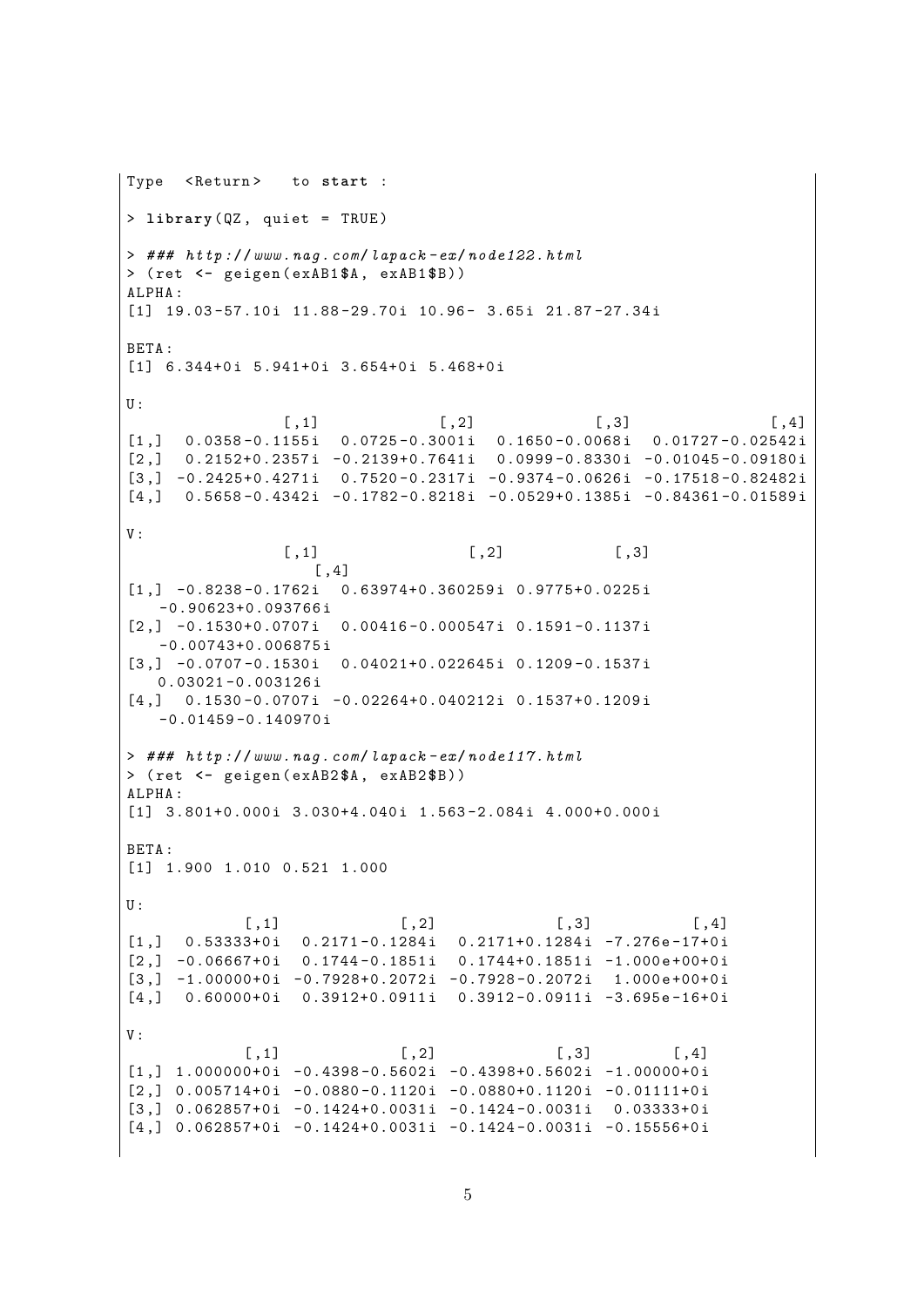```
> ### http://www.nag.com/lapack -ex/ node92 .html
> ( ret <- geigen ( exA1 $A ) )
W:[1] -6.000-7.000i -5.000+2.006i 7.998-0.996i 3.002-4.000i
U:[ , 1] [ , 2] [ , 3] [ , 4][1,] 0.8357+0.0000i -0.3510+0.1013i -0.1689+0.2595i 0.1099-0.2007i
[2,] -0.0794+0.3372i -0.4035+0.4540i 0.6762+0.0000i 0.0336+0.2312i[3,] 0.0917+0.3097i 0.6239+0.0000i 0.3032+0.5642i 0.0944-0.3947i
\begin{bmatrix} 4 \\ 1 \end{bmatrix} 0.0456-0.2741i -0.0816-0.3190i 0.1328+0.1376i 0.8534+0.0000i
V :
                [ ,1] [ ,2] [ ,3] [ ,4][1,] 0.8457+0.0000i -0.3865+0.1732i -0.1730+0.2669i -0.0356-0.1782i
[2,] -0.0177+0.3036i -0.3539+0.4529i 0.6924+0.0000i 0.1264+0.2666i[3,] 0.0875+0.3115i 0.6124+0.0000i 0.3324+0.4960i 0.0129-0.2966i
[4,] -0.0561 -0.2906i -0.0859 -0.3284i 0.2504 -0.0147i 0.8898 +0.0000i> ### http://www.nag.com/lapack -ex/ node87 .html
> ( ret <- geigen ( exA2 $A ) )
W:[1] 0.7995+0.0000i -0.0994+0.4008i -0.0994-0.4008i -0.1007+0.0000i
U:[ , 1] [ , 2] [ , 3] [ , 4][1,] -0.62447+0i 0.5330+0.0000i 0.5330+0.0000i 0.6641+0i
[2,] -0.59949+0i -0.2666+0.4041i -0.2666-0.4041i -0.1068+0i[3,] 0.49992+0i 0.3455+0.3153i 0.3455-0.3153i 0.7293+0i
\begin{bmatrix} 4 \\ 1 \end{bmatrix} -0.02709+0i -0.2541-0.4451i -0.2541+0.4451i 0.1249+0i
V :
            [ ,1] [ ,2] [ ,3] [ ,4][1,] -0.65509+0i -0.1933+0.2546i -0.1933-0.2546i 0.1253+0i[2,] -0.52363+0i 0.2519-0.5224i 0.2519+0.5224i 0.3320+0i[3,] 0.53622+0i 0.0972-0.3084i 0.0972+0.3084i 0.5938+0i
[4,] -0.09561+0i 0.6760+0.0000i 0.6760+0.0000i 0.7221+0i
```

```
QZ demo ex2 qz
```
✝ ✆

```
> demo ( ex2_qz , ' QZ ')
         demo ( ex2_qz )
         ---- ~~~~~~
Type <Return> to start :
> library (QZ, quiet = TRUE)
> ### http://www.nag.com/lapack -ex/ node124 .html
> ( ret <- qz ( exAB1 $A , exAB1 $B ) )
ALPHA :
```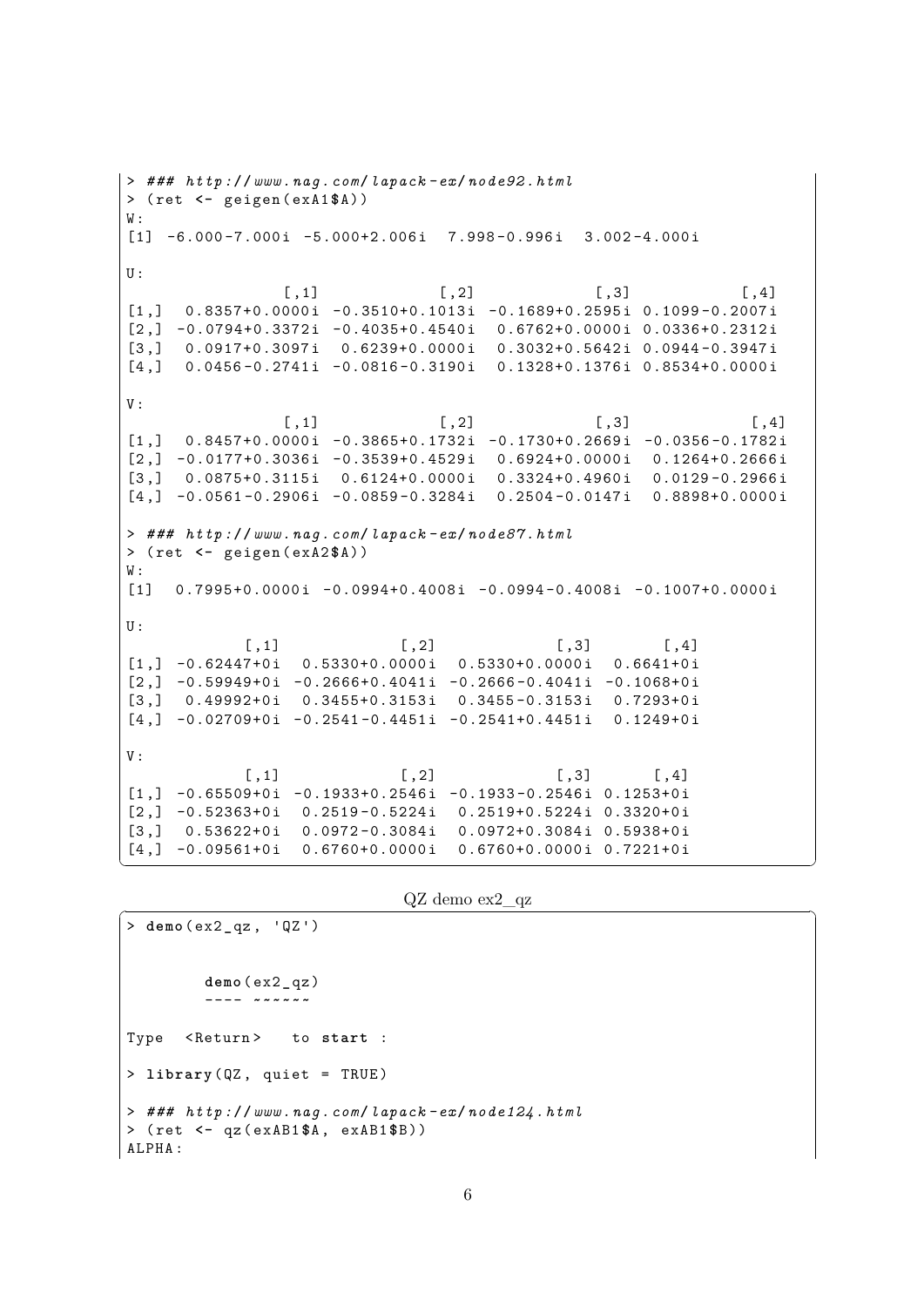[1] 19.03-57.10i 11.88-29.70i 10.96- 3.65i 21.87-27.34i BETA: [1] 6.344+0i 5.941+0i 3.654+0i 5.468+0i  $S:$  $[$ , 1]  $\left[ 1, 2 \right]$  $[, 3]$  $[,4]$  $\begin{bmatrix}1\,,\end{bmatrix}\ \ \, 19\,.\,03\,-\,57\,.\,1\,i\ \ \, 53\,.\,59\,-\,89\,.\,82\,i\ \ \, -81\,.\,31\,-\,63\,.\,23\,i\ \ \, 106\,.\,66\,-\,44\,.\,79\,i$ 0.00+ 0.0i 11.88-29.70i 3.56+27.63i -0.67-16.42i  $\left[2, \right]$  $[3,]$  0.00+ 0.0i 0.00+ 0.00i 10.96- 3.65i -25.02- 8.20i  $0.00+0.0i$   $0.00+0.00i$  $0.00+0.00i$  21.87-27.34i  $[4.1]$  $T:$  $[$ , 1]  $\left[ 1, 2 \right]$  $[0,3]$  $[0.4]$  $[1, 1, 6.344+0i, 3.399+0.712i, -0.515-2.382i, 6.582+2.430i$  $[2.1 \ 0.000+0i \ 5.941+0.000i \ -2.448-0.343i \ 5.739-0.702i$  $[3,]$  0.000+0i 0.000+0.000i 3.654+0.000i -1.410-3.933i  $[4,]$  0.000+0i 0.000+0.000i 0.000+0.000i 5.468+0.000i  $Q:$  $[,1]$  $[, 2]$  $[, 3]$  $[,4]$  $[1,]$  -0.3347+0.7387i 0.2872-0.4789i 0.1725+0.0093i 0.01443-0.02124i  $[2, 1 -0.1277 + 0.2493i -0.0282 + 0.4999i -0.1541 - 0.8008i -0.00873 - 0.07670i$  $[3,]$  -0.3557+0.0396i -0.4615-0.0822i -0.3939+0.0258i -0.14637-0.68917i  $[4,] -0.0126 - 0.3682i$  0.1508-0.4417i 0.1517-0.3555i -0.70486-0.01328i  $Z:$  $\lceil .1 \rceil$  $\lceil .2 \rceil$  $\lceil .3 \rceil$  $[,4]$  $[1,] -0.9240 -0.1977i$  0.2460+0.2090i -0.00543+0.05421i  $0.000e+00+0.000e+00i$  $[2,] -0.1716+0.0793i -0.5943+0.0905i 0.74673-0.21271i$  $-1.092e-16-3.690e-16i$  $\begin{bmatrix} 3 \\ 1 \end{bmatrix}$  -0.0793-0.1716i 0.0943-0.5082i 0.01020-0.44383i  $7.034e-01-7.277e-02i$  $[4,]$  0.1716-0.0793i 0.5082+0.0943i 0.44383+0.01020i  $-7.277e-02-7.034e-01i$ > ### http://www.nag.com/lapack-ex/node119.html  $>$  (ret  $<-$  qz(exAB2\$A, exAB2\$B)) ALPHA: [1] 3.801+0.000i 3.030+4.040i 1.563-2.084i 4.000+0.000i BETA:  $[1]$  1.900 1.010 0.521 1.000  $S \cdot$  $\lceil .2 \rceil$  $\lceil .3 \rceil$  $\lceil .4 \rceil$  $[$ , 1]  $[1,]$  3.801 31.326 -61.485 -66.836  $[2.1 0.000]$ 7.074 3.351 6.692  $[3,] 0.000 -1.192$ 1.410 4.379  $[4,] 0.000 0.000$  $0.000$ 4.000  $T$ :  $[0,1]$  $\left[ 1, 2 \right]$  $[0,3]$  $[,4]$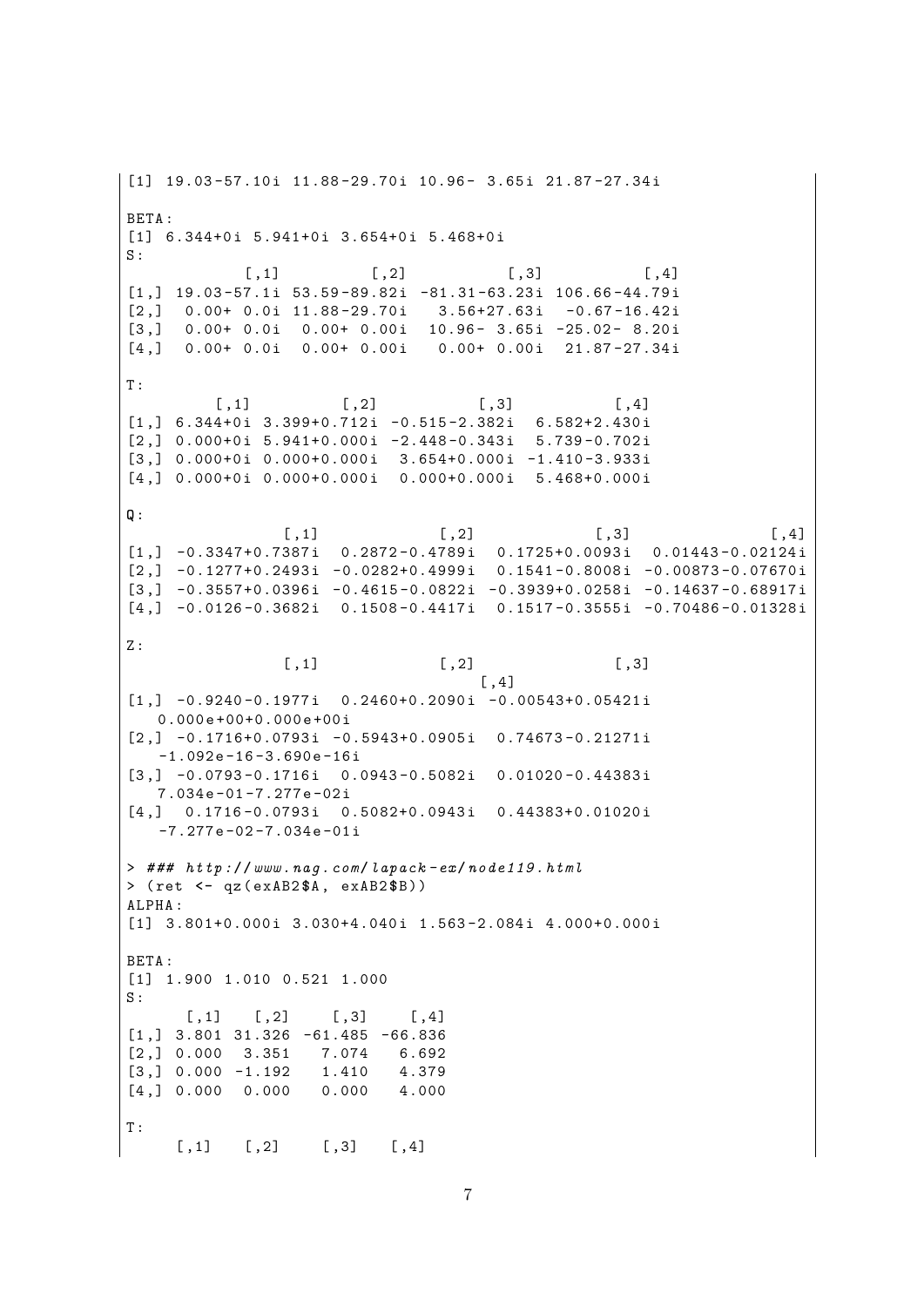```
[1,]1.9 - 1.078 - 5.6252 - 9.987[2,]0.01.176
                    0.00001.751
[3,]0.0 \quad 0.0000.44741.090
      0.0 0.000 0.0000[4,]1.000
Q:[, 1][, 2][, 3][,4][1,] 0.4642 0.81159 0.3547 -5.145e-17[2,] 0.5002 -0.06975 -0.4950 -7.071e-01
[3,] 0.5002 -0.06975 -0.4950 7.071e-01
\begin{bmatrix} 4 \\ 1 \end{bmatrix} 0.5331 -0.57585 0.6198 -2.613e-16
Z:[,4][, 1]
                     [, 2]
                               [, 3]
[1,] 0.996056 0.08183 -0.03428 0.000e+00
[2,] 0.005692 -0.44454 -0.89574 5.145e-17
[3,] 0.062609 -0.63075 0.31343 7.071e-01
[4,] 0.062609 -0.63075 0.31343 -7.071e-01
> ### http://www.nag.com/lapack-ex/node94.html
> (ret <- qz(exA1$A))
W:[1] -6.000-7.000i -5.000+2.006i 7.998-0.996i 3.002-4.000i
\mathtt{T} :
       [, 1][, 2][, 3][,4][1,] -6-7i 0.1618+0.4896i 0.4761-0.1946i 0.8633-0.3014i
     0+0i -5.0000+2.0060i 0.6907+0.2115i 0.2281+0.1328i
[2,]\left[3, \right]0+0i 0.0000+0.0000i 7.9982-0.9964i -1.0155+0.3626i
\begin{bmatrix} 4 \\ 1 \end{bmatrix} 0+0i 0.0000+0.0000i 0.0000+0.0000i 3.0023-3.9998i
Q:[, 1]
                                     [, 2]
                                                       [0,3]\lceil .4 \rceil[1,] -0.5312 - 0.6581i -0.0799 - 0.3774i -0.0935 - 0.2736i - 0.1869 - 0.1321i\left[2, \right]0.2474-0.1769i -0.4108-0.4021i -0.4015+0.6010i -0.0713+0.2225i\left[3, \right]0.1874 - 0.2637i - 0.0937 + 0.6241i - 0.5752 - 0.0389i - 0.2581 - 0.3132i[4,] -0.1909+0.2262i 0.3457-0.0537i -0.1537+0.1951i 0.7668+0.3747i
> ### http://www.nag.com/lapack-ex/node89.html
> (ret <- qz(exA2$A))
W:[1] 0.7995+0.0000i -0.0994+0.4008i -0.0994-0.4008i -0.1007+0.0000i
T:
        \lceil .1 \rceil\lceil .2 \rceil\lceil .3 \rceil\lceil .4 \rceil\begin{bmatrix} 1 \\ 1 \end{bmatrix} 0.7995 0.006037 -0.11445 -0.03357
\lceil 2.1 \rceil 0.0000 -0.099412 -0.64834 -0.20258
[3,] 0.0000 0.247764 -0.09941 -0.34742[4,] 0.0000 0.000000 0.00000 -0.10066
Q:[, 1]\left[ ,2\right][, 3][,4][1,] -0.65509 -0.3450 -0.1037 0.6641
```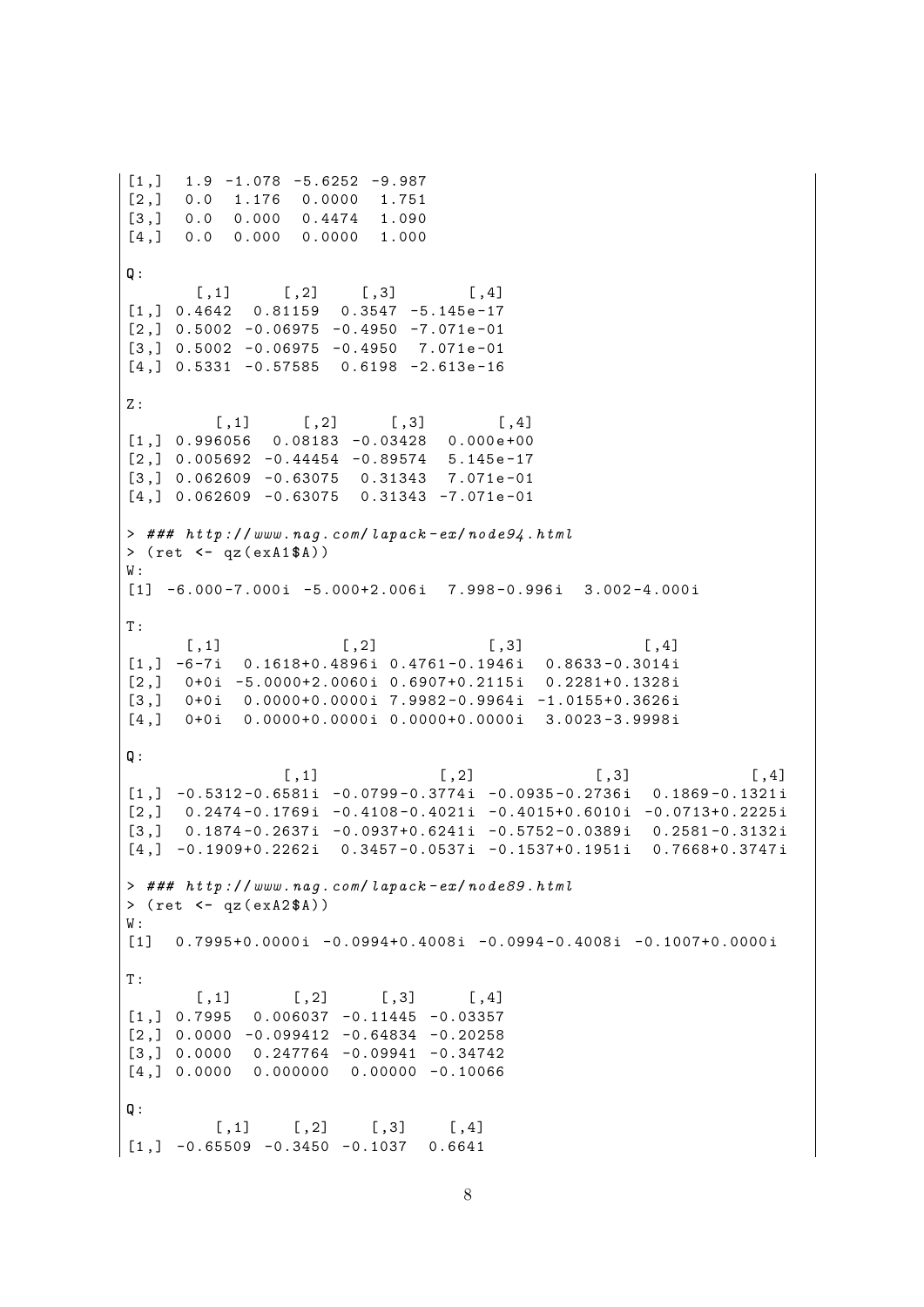$[2,] -0.52363$  0.6141 0.5807 -0.1068  $0.53622$  0.2935 0.3073  $\left[3, \right]$ 0.7293  $[4,] -0.09561$  0.6463 -0.7467  $0.1249$ 

```
QZ demo ex3 ordqz
```
 $>$  demo(ex3\_ordqz, 'QZ')  $demo(ex3  $ordqz)$$ Type <Return> to start : > # Reordering eigenvalues > library  $(QZ,$  quiet = TRUE) > select <- c(TRUE, FALSE, FALSE, TRUE) > (ret <- qz(exAB1\$A, exAB1\$B, select = select))  $AT.PHA$ :  $[1]$  19.033-57.099i 17.897-22.371i 18.175-45.437i 8.757- 2.919i BETA: [1] 6.344+0i 4.474+0i 9.087+0i 2.919+0i  $S:$  $[, 1]$  $[, 2]$  $[, 3]$  $[,4]$  $[1,]$  19.03-57.1i 0.07-93.12i -128.250- 6.366i -98.392+ 9.509i  $0.00+0.0i$  17.90-22.37i  $0.581 - 4.575i$  6.972+17.755i  $[2,]$  $0.00+0.0i$  0.00+ 0.00i 18.175-45.437i -19.992- 6.063i  $\lceil 3 \cdot \rceil$  $[4, 1, 0.00 + 0.01, 0.00 + 0.001]$  $0.000 + 0.000i$  8.757- 2.919i  $T$ :  $\lbrack 1, 2 \rbrack$  $[$ , 3]  $[$ , 1]  $[,4]$  $[1,]$  6.344+0i 1.427-1.821i -4.137-6.323i -1.783-1.262i  $[2,]$  0.000+0i 4.474+0.000i -0.003-3.720i -2.992-0.076i  $[3,]$  0.000+0i 0.000+0.000i 9.087+0.000i -0.777-1.003i  $[4,]$  0.000+0i 0.000+0.000i 0.000+0.000i 2.919+0.000i  $Q:$  $[$ , 1]  $\left[ 1, 2 \right]$  $[0,3]$  $[,4]$  $\begin{bmatrix} 1 \\ 1 \end{bmatrix}$  -0.3347+0.7387i 0.0511-0.3524i -0.2997+0.3302i 0.08899-0.09359i  $[2,]$  -0.1277+0.2493i 0.3749+0.5365i 0.2504+0.0137i -0.39709-0.52213i  $[3,]$  -0.3557+0.0396i -0.4717+0.2407i 0.0591+0.2199i -0.56045+0.47485i  $[4,]$  -0.0126-0.3682i 0.4020-0.0522i 0.1201+0.8198i 0.04567+0.10657i  $7:$  $[, 2]$  $[, 3]$  $[, 1]$  $[, 4]$  $\begin{bmatrix} 1 & 1 & -0.9240 - 0.1977i & 0.2234 + 0.1906i & -0.08922 - 0.09991i \end{bmatrix}$  $0.0338 + 0.04268i$  $[2,] -0.1716+0.0793i -0.5288+0.0772i 0.27684-0.00803i$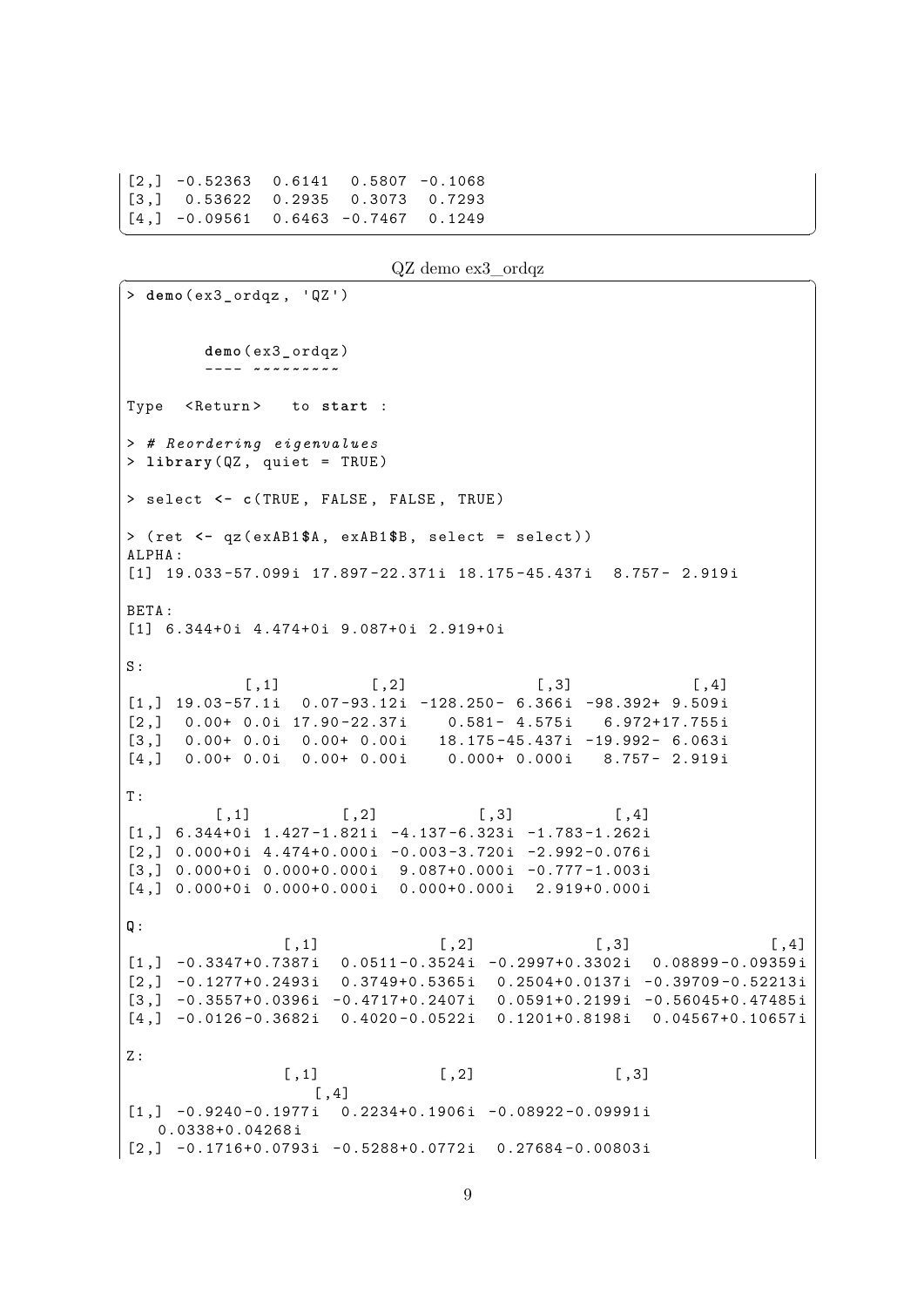```
0.3880 -0.67191 i
[3,] -0.0793 -0.1716i -0.1722 -0.6151i -0.57435 -0.20679i-0.2753 - 0.32832i[4,] 0.1716-0.0793i 0.3215+0.3418i -0.58658+0.43433i
   0.3229 -0.32726 i
> ### http://www.nag.com/lapack -ex/ node119 .html
> select <- c( TRUE , FALSE , FALSE , TRUE )
> ( ret <- qz ( exAB2 $A , exAB2 $B , select = select ) )
ALPHA :
[1] 3.801+0.000i 9.203+0.000i 0.857+1.143i 0.857-1.143i
BETA :
[1] 1.9005 2.3008 0.2857 0.2857
S:[ , 1] [ , 2] [ , 3] [ , 4][1,] 3.801 -69.451 50.3135 -43.288
[2,] 0.000 9.203 -0.2001 5.988[3 ,] 0.000 0.000 1.4279 4.445
[4,] 0.000 0.000 0.9019 -1.196T :
     [ ,1] [ ,2] [ ,3] [ ,4][1 ,] 1.9 -10.228 0.8658 -5.2134
[2 ,] 0.0 2.301 0.7915 0.4262
[3 ,] 0.0 0.000 0.8101 0.0000
[4, 1 \ 0.0 \ 0.000 \ 0.0000 \ -0.2823]Q:
       [ , 1] [ , 2] [ , 3] [ , 4][1 ,] 0.4642 0.78862 0.29148 -0.2786
[2 ,] 0.5002 -0.59864 0.56379 -0.2713
[3 ,] 0.5002 0.01541 -0.01074 0.8657
[4,] 0.5331 -0.13952 -0.77270 -0.3151
Z:[ , 1] [ , 2] [ , 3] [ , 4][1 ,] 0.996056 -0.00140 0.08868 -0.002602
[2,] 0.005692 -0.04037 -0.09376 -0.994760
[3 ,] 0.062609 0.71938 -0.69084 0.036273
[4,] 0.062609 -0.69344 -0.71140 0.095554
> ( ret <- ordqz ( exAB2 $A , exAB2 $B , keyword = " ref " ) )
ALPHA :
[1] 3.801+0.000i 9.203+0.000i 0.857+1.143i 0.857-1.143i
BETA :
[1] 1.9005 2.3008 0.2857 0.2857
S:[ , 1] [ , 2] [ , 3] [ , 4]
```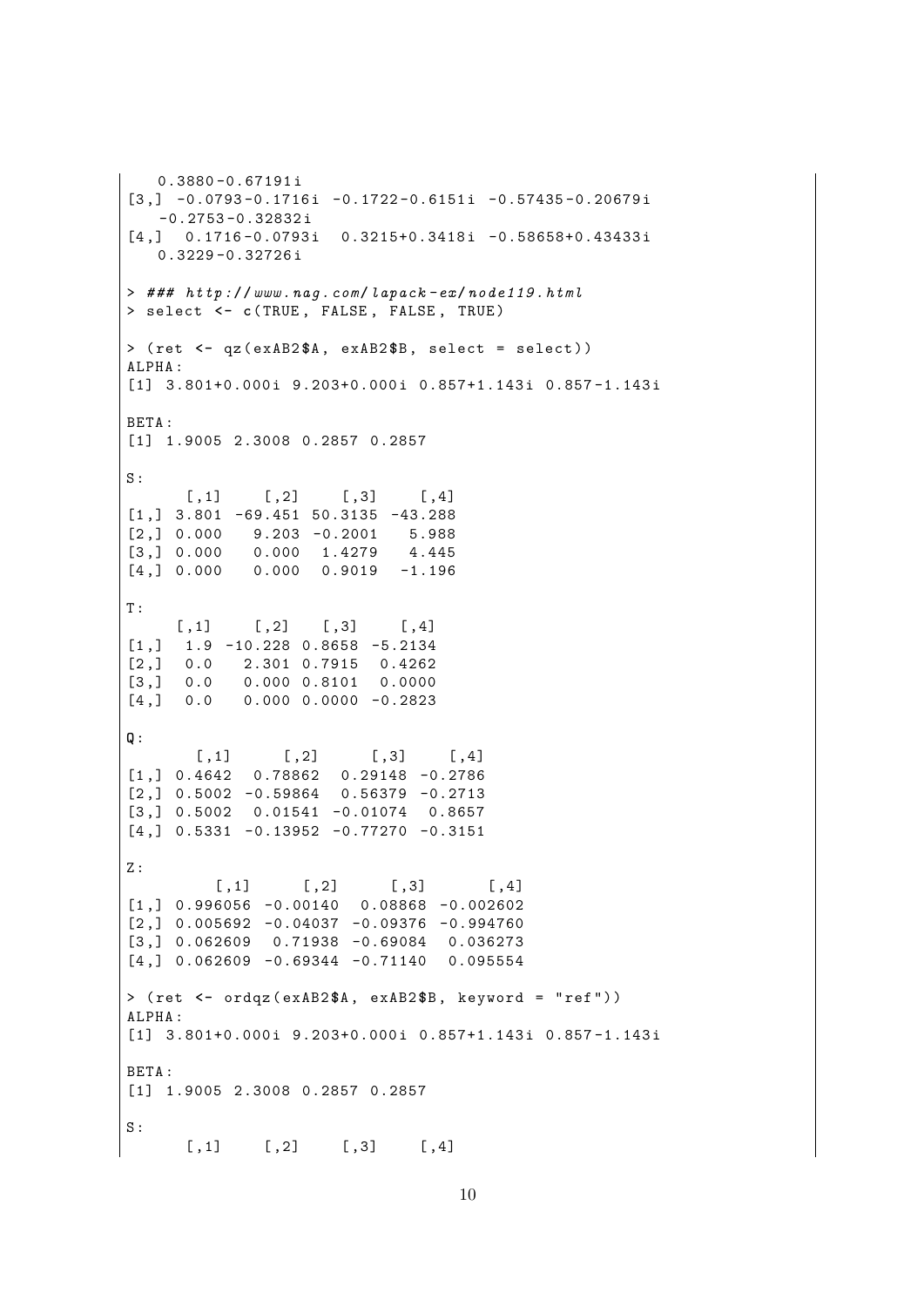$[1,]$  3.801 -69.451 50.3135 -43.288  $[2,] 0.000$  $9.203 - 0.2001$ 5.988  $[3, 3 0.000]$  $0.000 1.4279$ 4.445  $[4,] 0.000 0.000 0.9019$  $-1.196$  $\mathbf T$  :  $[, 3]$  $[, 1]$  $\lbrack ,2]$  $[, 4]$  $[1,]$  $1.9 - 10.228$  0.8658 -5.2134 2.301 0.7915 0.4262  $[2,]$  $0.0$  $0.00000.810100.0000$  $\left[3, \right]$  $0.0$  $0.000$   $0.0000$   $-0.2823$  $[4,1]$  $0.0$  $Q:$  $[$ , 1]  $\lbrack 1,2\rbrack$  $[, 3]$  $[ \, . \, 4]$  $[1,]$  0.4642 0.78862 0.29148 -0.2786  $[2,]$  0.5002 -0.59864 0.56379 -0.2713  $[3,]$  0.5002 0.01541 -0.01074 0.8657  $[4,]$  0.5331 -0.13952 -0.77270 -0.3151  $Z:$  $[, 1]$  $[, 2]$  $[, 3]$  $[$ , 4]  $[1,]$  0.996056 -0.00140 0.08868 -0.002602  $[2,]$  0.005692 -0.04037 -0.09376 -0.994760  $[3,]$  0.062609 0.71938 -0.69084 0.036273  $[4,]$  0.062609 -0.69344 -0.71140 0.095554 > (ret <- ordqz (exAB2\$A, exAB2\$B, keyword = "cef")) ALPHA:  $\lceil 1 \rceil$  0.8571+1.143i 0.8571-1.143i 0.6172+0.000i 4.0000+0.000i BETA:  $[1]$  0.2857 0.2857 0.3086 1.0000  $S:$  $[,4]$  $\lbrack 2 \rbrack$  $[, 3]$  $[, 1]$  $[1,]$  -38.566 41.488 37.2809 65.427  $6.827 - 5.244 - 12.9545 - 15.482$  $\left[2, \right]$  $[3,]$  $0.000000000$ 0.6172 3.252  $0.000 0.000$  $[4,]$  $0.0000$ 4.000  $\mathtt{T}$  :  $[, 2]$  $[, 3]$  $[,4]$  $[, 1]$  $[1,]$  -3.368 0.0000 4.9228 9.696  $[2,]$  $0.000$   $0.9621$   $-1.1839$   $-2.988$  $\lceil 3 \cdot \rceil$ 0.000 0.0000 0.3086 1.027  $[4.1 \t 0.000 \t 0.0000 \t 0.0000 \t 1.000]$  $\mathbf{0}$ :  $[,1]$  $[, 2]$  $[, 3]$  $[0.4]$  $[1,] -0.5521 -0.67876$  0.4842 -5.145e-17  $[2,] -0.5106$  0.06994 -0.4842 -7.071e-01  $[3,] -0.5106$  0.06994 -0.4842 7.071e-01  $[4,]$  -0.4169 0.72767 0.5447 -2.613e-16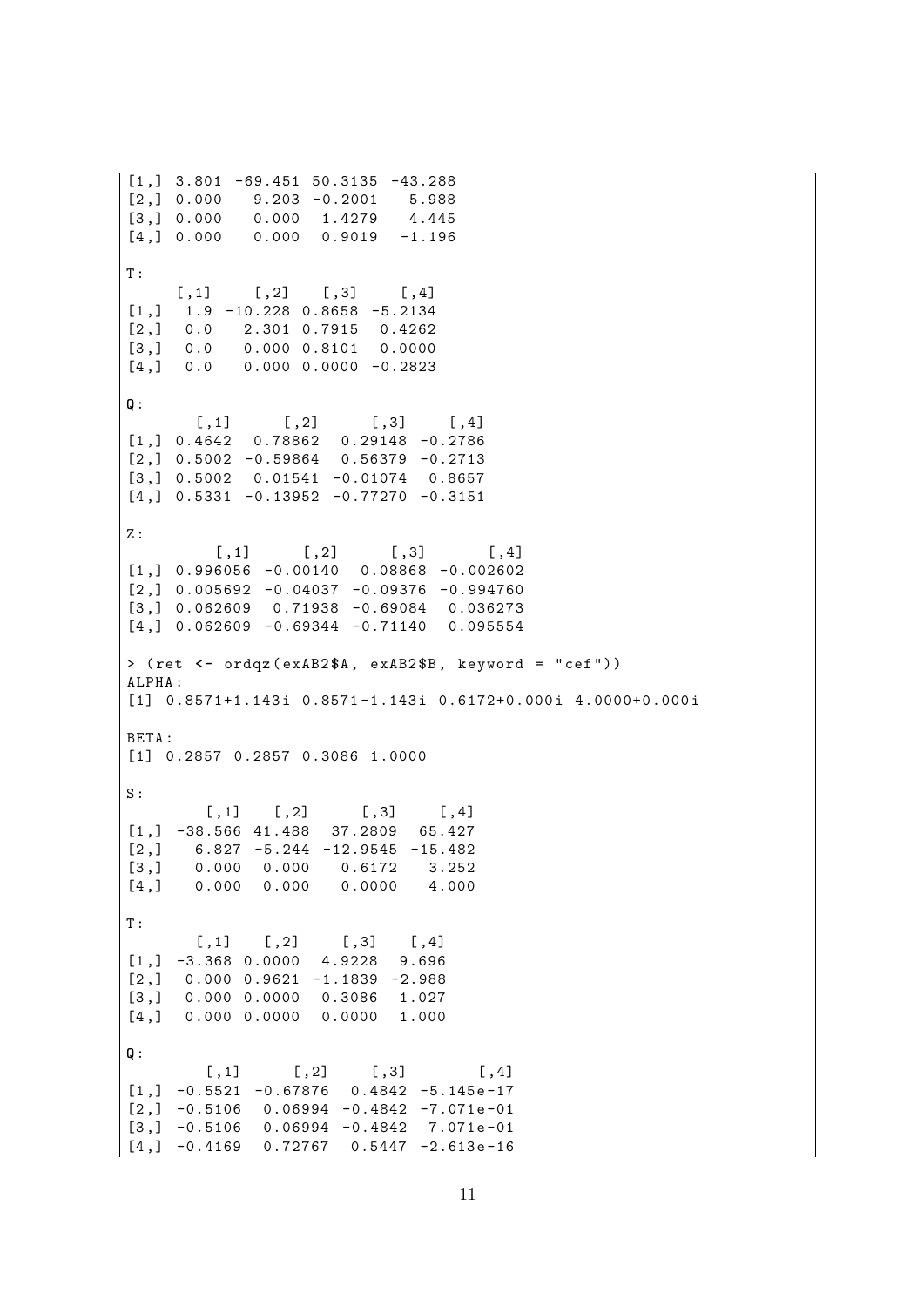$\overline{z}$ :  $[, 1]$  $[, 2]$  $[, 3]$  $[,4]$  $0.8775$  0.43756 1.961e-01 0.000e+00  $[1,]$  $[2,]$  $0.1755$  0.08751 -9.806e-01 5.145e-17  $[3,] -0.3155 0.63281 -2.387e-15 7.071e-01$  $[4,] -0.3155 0.63281 -2.498e-15 -7.071e-01$ > select <- c(TRUE, FALSE, FALSE, TRUE)  $>$  (ret  $\leq -$  qz(exA1\$A, select = select))  $\mathtt{W}$  :  $[1]$  -6.000-7.000i 3.002-4.000i -5.000+2.006i 7.998-0.996i  $T:$  $[, 2]$  $[, 3]$  $[, 1]$  $[, 4]$  $[1,]$  -6-7i 0.3254-0.8854i 0.5349-0.0829i 0.0083+0.4285i  $0+0i$  3.0023-3.9998i 0.1669+0.2948i -0.2477-1.0389i  $\left[2, \right]$  $0+0i$  0.0000+0.0000i -5.0000+2.0060i -0.5188-0.4792i  $\left[3, \right]$  $[4,]$ 0+0i 0.0000+0.0000i 0.0000+0.0000i 7.9982-0.9964i  $Q:$  $[,1]$  $[, 2]$  $[, 3]$  $[,4]$  $[1,] -0.5312 - 0.6581i -0.0184 - 0.2122i -0.3775 + 0.0311i$  $0.3003+0.0754i$  $[2,]$  $0.2474 - 0.1769i$   $0.2150 + 0.2457i$   $-0.4610 + 0.3622i$   $-0.2198 - 0.6395i$  $\left[3, \right]$  $0.1874 - 0.2637i - 0.0469 - 0.2699i - 0.6166 + 0.1728i - 0.4350 - 0.4701i$  $[4,]$  -0.1909+0.2262i 0.8352-0.2747i -0.0033-0.3207i 0.0869-0.1703i  $>$  ###  $http://www.naq.com/lapack-ex/node89.html$ > select <- c(TRUE, FALSE, FALSE, TRUE)  $>$  (ret  $<-$  qz(exA2\$A, select = select))  $W:$  $\begin{bmatrix} 11 & 0.7995 + 0.0000i & -0.1007 + 0.0000i & -0.0994 + 0.4008i & -0.0994 - 0.4008i \end{bmatrix}$  $T$ :  $[, 2]$  $[, 3]$  $\left[ 1,1\right]$  $[0.4]$  $[1,]$  0.7995 -0.005914 -0.07508 -0.09268  $[2,] 0.0000 -0.100657$ 0.39367 0.35692  $[3,]$  0.0000 0.000000 -0.09941 -0.51282  $[4,]$  0.0000 0.000000 0.31324 -0.09941  $Q:$  $[, 1]$  $\lbrack 2 \rbrack$  $[, 3]$  $[,4]$  $\begin{bmatrix} 1 \\ 1 \end{bmatrix}$  -0.65509 -0.1210 -0.50323 0.55043  $\lceil 2.1 - 0.52363 - 0.3286 \quad 0.78570 \rceil$ 0.02287  $\left[3, \right]$  $0.53622 - 0.5974$ 0.09038 0.58945  $\lceil 4 \cdot 7 \rceil$  -0.09561 -0.7215 -0.34825 -0.59081 > (ret <- ordqz (exA2\$A, keyword = "lhp"))  $W:$  $[1]$  -0.0994+0.4008i -0.0994-0.4008i -0.1007+0.0000i 0.7995+0.0000i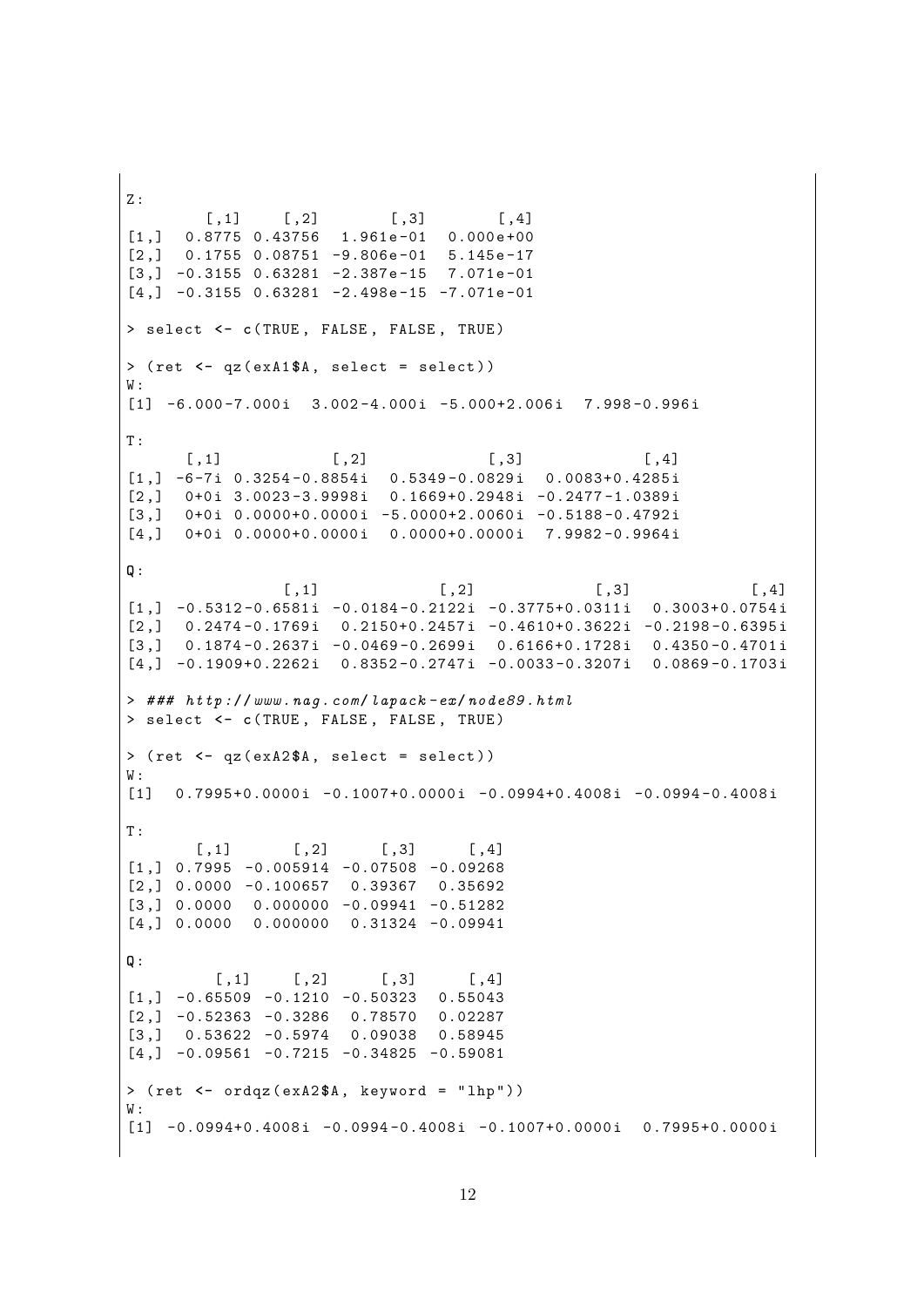T :  $[ , 1]$   $[ , 2]$   $[ , 3]$   $[ , 4]$ [1 ,] -0.09941 0.24919 0.3491 0.089393  $[2,] -0.64462 -0.09941 0.2049 0.090443$  $[3,]$  0.00000 0.00000 -0.1007 0.009467 [4 ,] 0.00000 0.00000 0.0000 0.799482 **Q**:  $[ ,1]$   $[ ,2]$   $[ ,3]$   $[ ,4]$  $[1,] -0.1733 -0.3607 -0.6707 -0.62447$  $[2,]$  0.5173 0.6024 0.1005 -0.59949 [3 ,] 0.3629 0.3067 -0.7241 0.49992  $[4,] -0.7554$  0.6426 -0.1252 -0.02709 > ( ret **<-** ordqz ( exA2 **\$**A , keyword = " rhp " ) ) W :  $[1]$  0.7995+0.0000i -0.0994+0.4008i -0.0994-0.4008i -0.1007+0.0000i T :  $[ , 1]$   $[ , 2]$   $[ , 3]$   $[ , 4]$  $[1,] 0.7995 0.006037 -0.11445 -0.03357$  $\lceil 2 \cdot \rceil$  0.0000 -0.099412 -0.64834 -0.20258  $[3,] 0.0000 0.247764 -0.09941 -0.34742$  $[4,] 0.0000 0.000000 0.00000 -0.10066$ **Q**:  $[ ,1]$   $[ ,2]$   $[ ,3]$   $[ ,4]$  $[1,] -0.65509 -0.3450 -0.1037 0.6641$  $[2,] -0.52363$  0.6141 0.5807 -0.1068 [3 ,] 0.53622 0.2935 0.3073 0.7293  $[4,] -0.09561$  0.6463 -0.7467 0.1249 > ( ret **<-** ordqz ( exA2 **\$**A , keyword = " ref " ) )  $W:$  $[1]$  0.7995+0.0000i -0.1007+0.0000i -0.0994+0.4008i -0.0994-0.4008i T :  $[ , 1]$   $[ , 2]$   $[ , 3]$   $[ , 4]$  $[1,] 0.7995 -0.005914 -0.07508 -0.09268$  $[2,]$  0.0000 -0.100657 0.39367 0.35692  $[3,] 0.0000 0.000000 -0.09941 -0.51282$  $[4,] 0.0000 0.000000 0.31324 -0.09941$ **Q**:  $\lceil$ , 1]  $\lceil$ , 2]  $\lceil$ , 3]  $\lceil$ , 4]  $\begin{bmatrix} 1 \\ 1 \end{bmatrix}$  -0.65509 -0.1210 -0.50323 0.55043  $[2,] -0.52363 -0.3286$  0.78570 0.02287 [3 ,] 0.53622 -0.5974 0.09038 0.58945  $[4,] -0.09561 -0.7215 -0.34825 -0.59081$ > ( ret **<-** ordqz ( exA2 **\$**A , keyword = " cef " ) ) W :  $\begin{bmatrix} 1 & -0.0994 + 0.4008 i & -0.0994 - 0.4008 i & 0.7995 + 0.0000 i & -0.1007 + 0.0000 i \end{bmatrix}$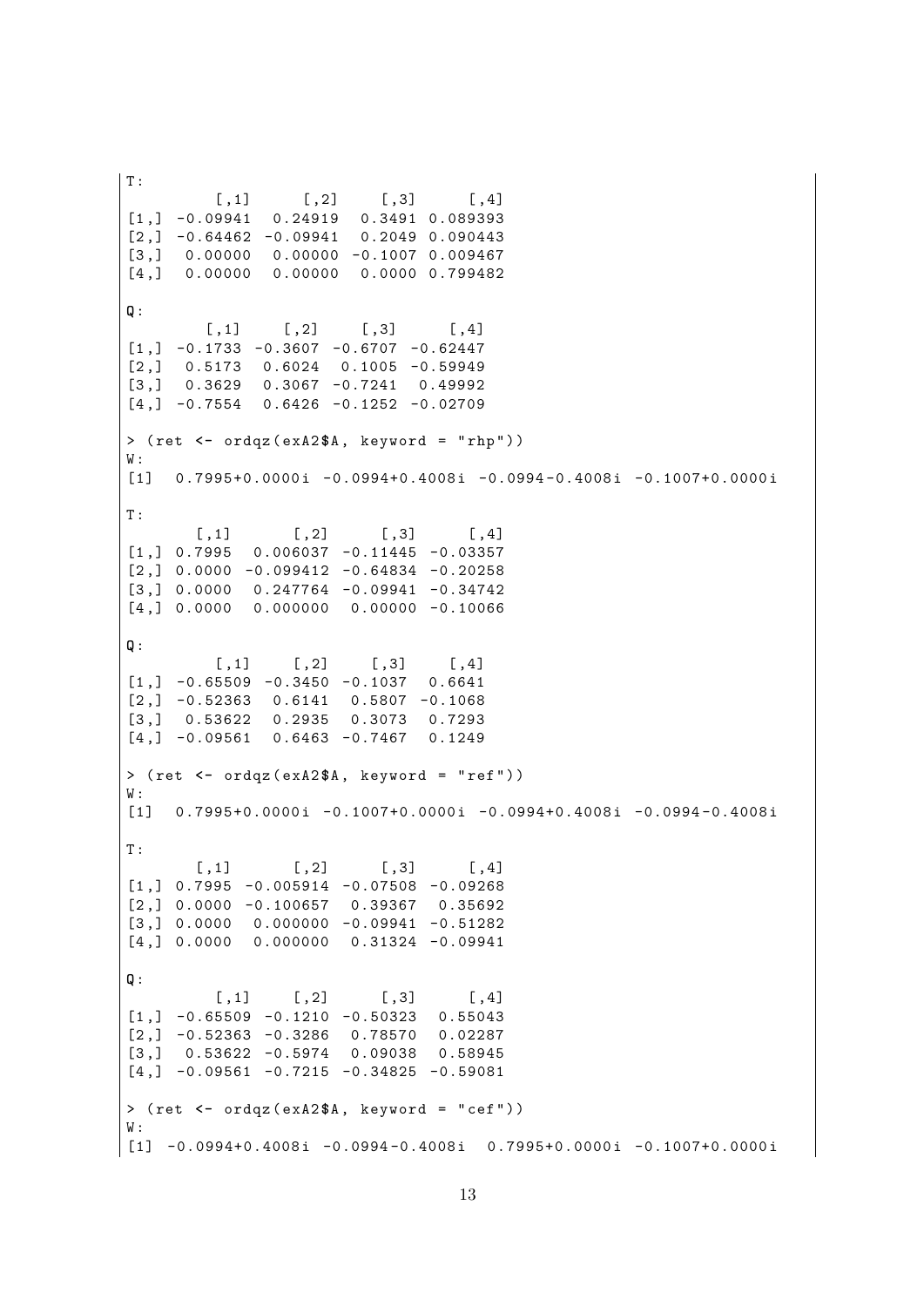$T:$  $[ , 1]$   $[ , 2]$   $[ , 3]$   $[ , 4]$  $[1,] -0.09941$  0.24919 0.09306 -0.348147  $[2,] -0.64462 -0.09941 0.09259 -0.203889$ [3 ,] 0.00000 0.00000 0.79948 0.009467  $[4,]$  0.00000 0.00000 0.00000 -0.100657 **Q**:  $[ , 1]$   $[ , 2]$   $[ , 3]$   $[ , 4]$  $[1,] -0.1733 -0.3607 -0.6315 0.6641$  $[2,]$  0.5173 0.6024 -0.5984 -0.1068 [3 ,] 0.3629 0.3067 0.4923 0.7293  $[4,] -0.7554$  0.6426 -0.0284 0.1249  $\left($   $\frac{1}{\sqrt{2}}\right)$   $\left($   $\frac{1}{\sqrt{2}}\right)$   $\left($   $\frac{1}{\sqrt{2}}\right)$   $\left($   $\frac{1}{\sqrt{2}}\right)$   $\left($   $\frac{1}{\sqrt{2}}\right)$   $\left($   $\frac{1}{\sqrt{2}}\right)$   $\left($   $\frac{1}{\sqrt{2}}\right)$   $\left($   $\frac{1}{\sqrt{2}}\right)$   $\left($   $\frac{1}{\sqrt{2}}\right)$   $\left($   $\frac{1}{\sqrt{2}}\right)$ 

 $QZ$  demo ex $4$  fda geigen

```
> demo ( ex4_ fda_geigen , 'QZ ')
        demo ( ex4_ fda _ geigen )
        ---- ~~~~~~~~~~~~~~
Type <Return> to start :
> library ( QZ , quiet = TRUE )
> ### Generate Data
> set . seed (123)
> X <- matrix ( rnorm (500) , nrow = 25)
> X <- t( X ) %*% X
> A <- X [1:8 , 9:20]
> B <- X [1:8 , 1:8]
> C <- X [9:20 , 9:20]
> ### Perform generalized eigenanalysis
> ret . qz <- fda . geigen (A , B , C)
> ret . fda <- fda :: geigen (A , B , C)
> ### Verify
> round (abs ( ret . qz$ values - ret . fda $ values ) )
[1] 0 0 0 0 0 0 0 0
> round (abs ( ret . qz$ Lmat - ret . fda $ Lmat ) )
    [ ,1] [ ,2] [ ,3] [ ,4] [ ,5] [ ,6] [ ,7] [ ,8][1,] 0 0 0 0 0 0 0 0[2,] 0 0 0 0 0 0 0 0
```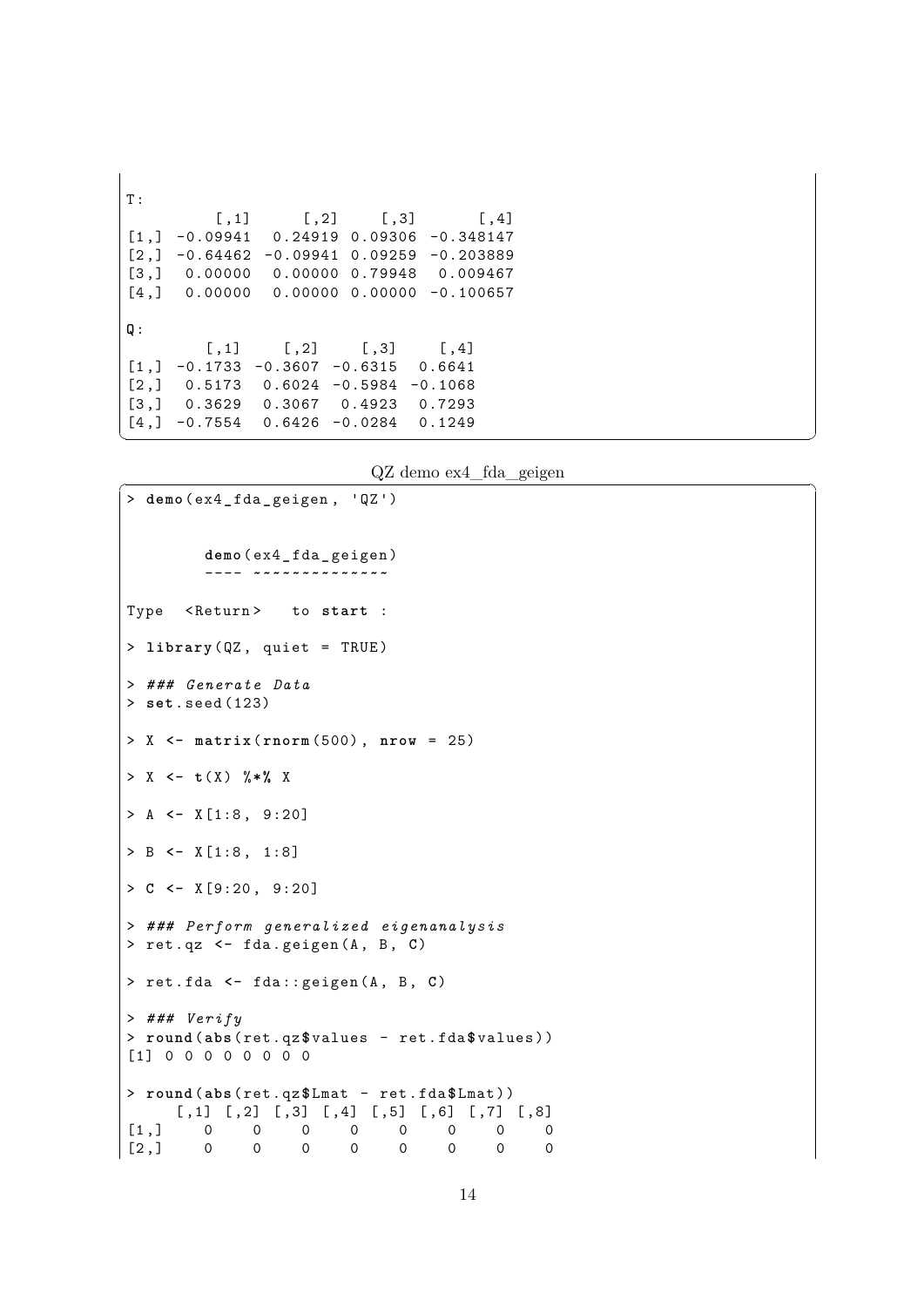| [3,]                                       |       | $\mathbf 0$  | 0                   | 0                         | 0                   | 0                    | $\Omega$            | 0                   | 0        |
|--------------------------------------------|-------|--------------|---------------------|---------------------------|---------------------|----------------------|---------------------|---------------------|----------|
|                                            | [4,]  | $\mathbf 0$  | $\mathbf 0$         | $\Omega$                  | $\mathbf 0$         | $\Omega$             | $\mathbf 0$         | $\mathbf 0$         | 0        |
| [5,]                                       |       | $\mathbf 0$  | 0                   | 0                         | $\mathbf 0$         | $\mathbf 0$          | $\mathbf 0$         | $\mathbf 0$         | 0        |
|                                            | [6,   | $\mathbf 0$  | $\mathbf 0$         | $\mathbf 0$               | $\mathbf 0$         | $\mathbf 0$          | $\Omega$            | $\mathbf 0$         | 0        |
| [7,]                                       |       | $\mathsf{O}$ | $\mathsf{O}\xspace$ | $\mathbf 0$               | $\mathsf{O}\xspace$ | $\mathbf 0$          | $\mathbf 0$         | 0                   | 0        |
| [8,]                                       |       | $\mathbf 0$  | $\mathsf{O}$        | $\mathsf{O}\xspace$       | $\mathbf 0$         | $\mathsf{O}\xspace$  | $\Omega$            | $\mathsf{O}\xspace$ | $\Omega$ |
|                                            |       |              |                     |                           |                     |                      |                     |                     |          |
| > round(abs(ret.qz\$Mmat - ret.fda\$Mmat)) |       |              |                     |                           |                     |                      |                     |                     |          |
|                                            |       |              |                     | $[1,1]$ $[2]$ $[3]$ $[4]$ |                     | $[,5]$ $[,6]$ $[,7]$ |                     |                     | [,8]     |
|                                            | [1,]  | $\mathbf 0$  | $\mathbf 0$         | 0                         | $\mathbf 0$         | 0                    | $\mathbf 0$         | $\mathbf 0$         | 0        |
|                                            | [2,]  | $\mathbf 0$  | $\Omega$            | $\mathsf{O}$              | $\Omega$            | $\mathbf 0$          | $\Omega$            | $\Omega$            | $\Omega$ |
|                                            | [3,]  | 0            | 0                   | $\mathsf{O}$              | $\mathbf 0$         | $\mathbf 0$          | $\mathbf 0$         | $\mathbf 0$         | 0        |
|                                            | [4,]  | $\mathbf 0$  | $\mathbf 0$         | $\mathbf 0$               | $\mathbf 0$         | $\mathbf 0$          | $\mathbf 0$         | $\mathbf 0$         | 0        |
|                                            | [5,]  | 0            | $\mathbf 0$         | 0                         | $\mathbf 0$         | $\mathbf 0$          | $\mathbf 0$         | $\mathbf 0$         | 0        |
|                                            | [6,   | 0            | $\mathbf 0$         | $\mathsf{O}\xspace$       | 0                   | $\mathsf{O}\xspace$  | $\mathsf{O}$        | $\Omega$            | 0        |
|                                            | [7,]  | 0            | 0                   | $\mathsf{O}\xspace$       | 0                   | $\mathbf 0$          | $\mathsf{O}$        | $\mathbf 0$         | 0        |
|                                            | [8,]  | $\mathbf 0$  | $\mathbf 0$         | $\mathbf 0$               | $\mathbf 0$         | $\mathbf 0$          | $\mathbf 0$         | 0                   | 0        |
|                                            | [9,   | $\mathbf 0$  | $\mathbf 0$         | $\mathbf 0$               | $\mathbf 0$         | $\Omega$             | $\mathbf 0$         | $\Omega$            | $\Omega$ |
|                                            | [10,  | 0            | $\mathbf 0$         | $\mathbf 0$               | $\mathbf 0$         | $\mathbf 0$          | $\mathbf 0$         | $\mathbf 0$         | 0        |
|                                            | [11,] | $\mathbf 0$  | $\mathbf 0$         | $\mathbf 0$               | $\mathbf 0$         | $\Omega$             | $\mathbf 0$         | $\Omega$            | $\Omega$ |
|                                            | [12,] | 0            | 0                   | $\mathsf{O}\xspace$       | $\mathsf{O}\xspace$ | $\mathbf 0$          | $\mathsf{O}\xspace$ | $\mathbf 0$         | 0        |
|                                            |       |              |                     |                           |                     |                      |                     |                     |          |